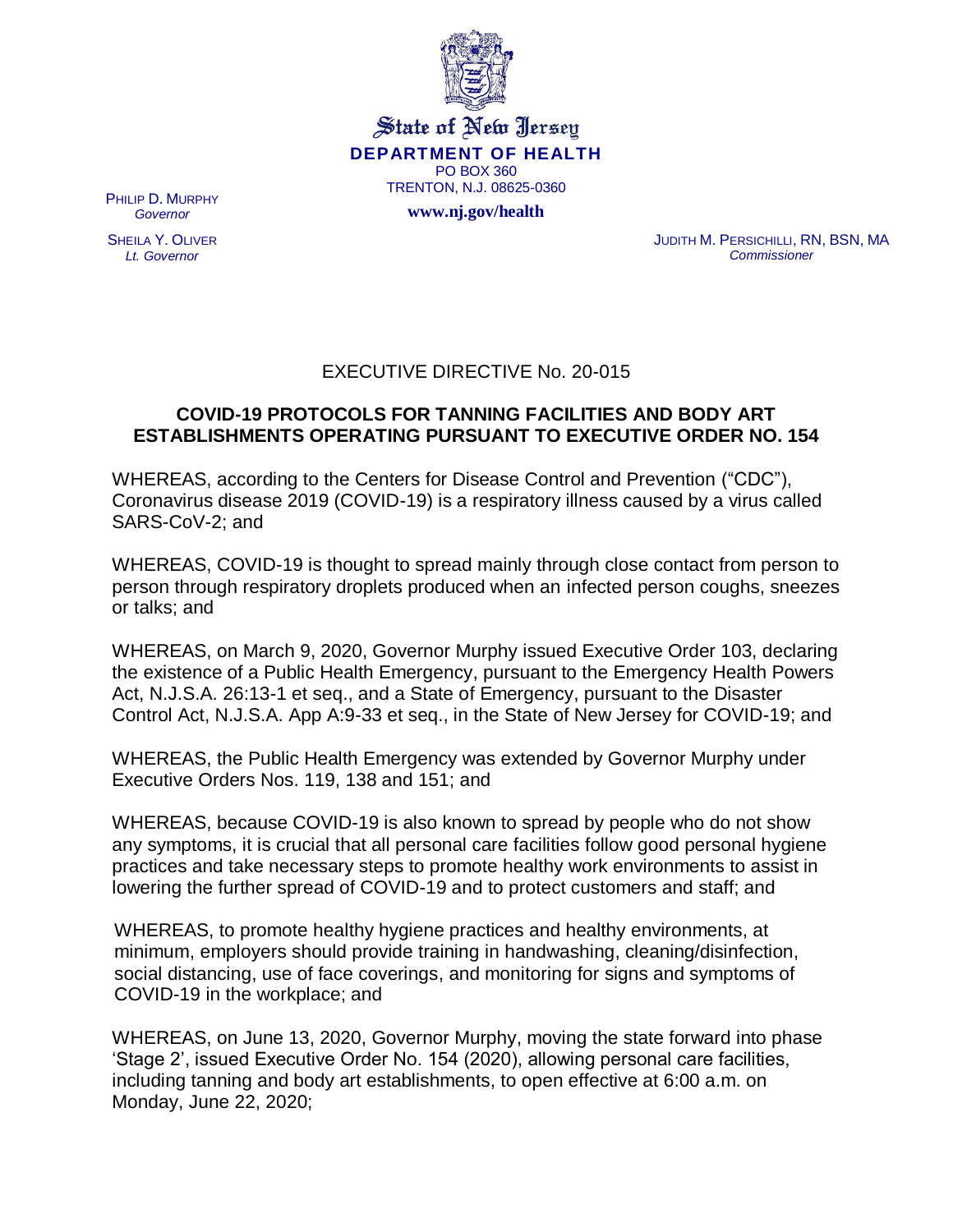WHEREAS, under the declared Public Health Emergency, the Commissioner of the Department of Health is empowered, pursuant to N.J.S.A. 26: 13-12, to take all reasonable and necessary measures to prevent the transmission of infectious disease and apply proper controls for infectious disease;

NOW, THEREFORE, I, JUDITH PERSICHILLI, Commissioner of the Department of Health, pursuant to the powers afforded to me under the Emergency Health Powers Act, hereby ORDER and DIRECT the following:

- 1. Facilities offering tanning or establishments offering body art services that are permitted to operate pursuant to Executive Order No. 154 (2020) must adhere to the protocols listed below:
	- Obtain all required municipal permits and local health authority approvals before opening and/or reopening and resuming operations. Ensure the tanning facility is registered with the New Jersey Department of Health ("DOH"). Initial and renewal applications can be found at: [https://www.nj.gov/health/ceohs/sanitation](https://www.nj.gov/health/ceohs/sanitation-safety/app-payments/)[safety/app-payments/.](https://www.nj.gov/health/ceohs/sanitation-safety/app-payments/)
	- Body Art Establishments must obtain all required municipal permits and local health authority approvals before opening and/or reopening establishment.
	- Notify the [local health department](https://www.nj.gov/health/webdata/lh/documents/lhdirectory.pdf) immediately of any known positive COVID-19 case in the facility and must cooperate with contact tracing while maintaining confidentiality.
	- Maintain daily logs of all employees/clients/visitors entering the facility.
	- Clean and sanitize/disinfect all common areas and contact surfaces prior to opening, after each use, and at the end of each day.
	- Improve ventilation by increasing circulation of outdoor air as much as possible. Consider using high efficiency particulate air (HEPA) filtration systems to enhance air quality.
	- Post conspicuous signage at the entrance alerting staff and customers of the following:
		- o For tanning facilities: "Anyone who has been diagnosed or exhibiting COVID-19 [symptoms](https://www.cdc.gov/coronavirus/2019-ncov/symptoms-testing/symptoms.html?CDC_AA_refVal=https%3A%2F%2Fwww.cdc.gov%2Fcoronavirus%2F2019-ncov%2Fabout%2Fsymptoms.html) will not be permitted inside this facility; anyone who is at [high risk](https://www.cdc.gov/coronavirus/2019-ncov/need-extra-precautions/people-at-higher-risk.html) for severe illness from COVID-19 is discouraged from entering the facility; everyone who enters the facility is required to have a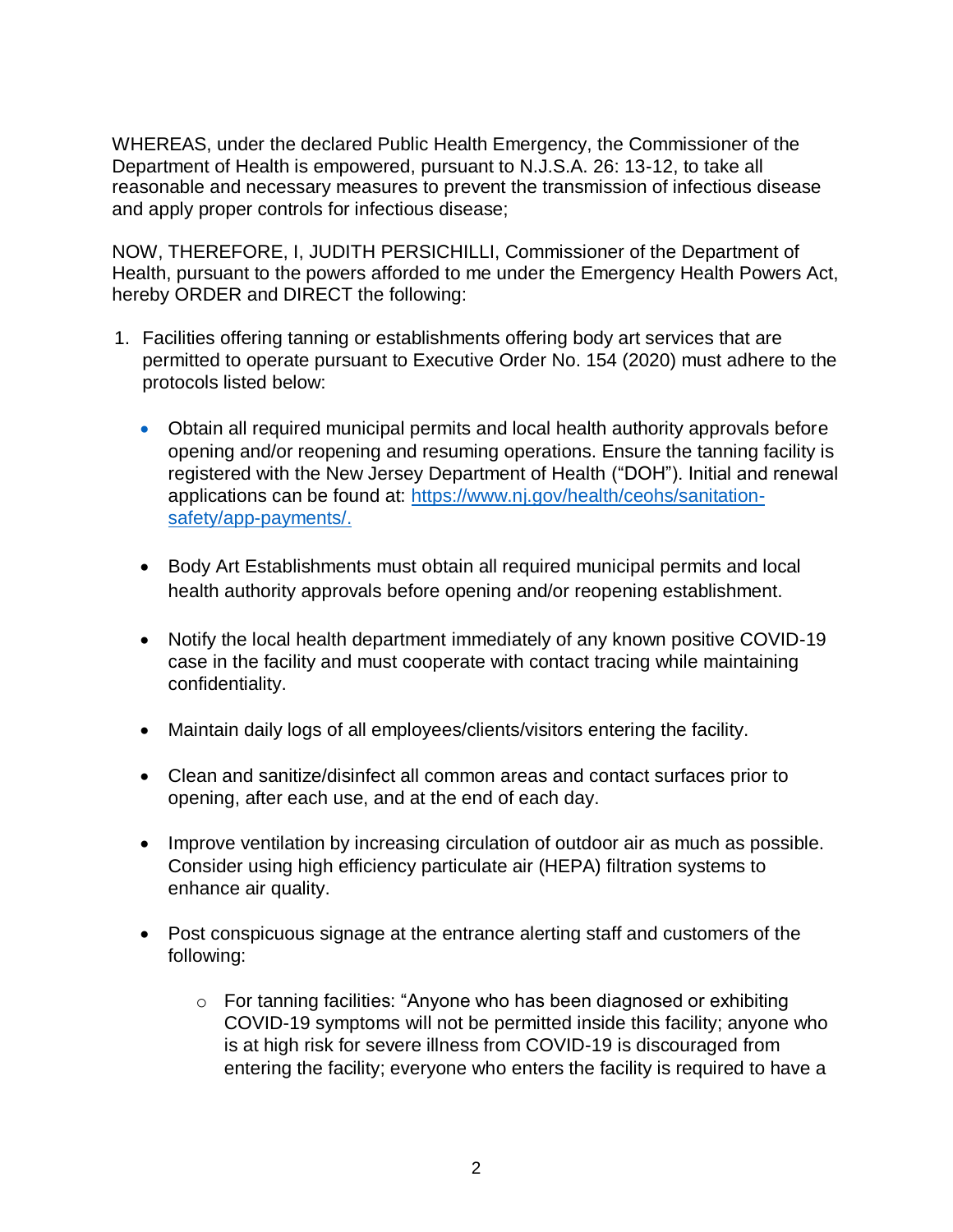face covering until they are stationed in their assigned tanning beds/booths."

- o For body art establishments: "Anyone who has been diagnosed or exhibiting COVID-19 [symptoms](https://www.cdc.gov/coronavirus/2019-ncov/symptoms-testing/symptoms.html?CDC_AA_refVal=https%3A%2F%2Fwww.cdc.gov%2Fcoronavirus%2F2019-ncov%2Fabout%2Fsymptoms.html) will not be permitted inside this facility; anyone who is at [high risk](https://www.cdc.gov/coronavirus/2019-ncov/need-extra-precautions/people-at-higher-risk.html) for severe illness from COVID-19 is discouraged from entering the establishment; everyone who enters the establishment is required to have a face covering."
- Establish and implement a COVID-19 plan which, at a minimum, addresses training on illness reporting, infection control practices, social distancing, proper use of personal protective equipment, employee health assessment, and cleaning and disinfection procedures.
- Develop and provide, post or make available, the COVID-19 safety plan and training for clients. Consider posting CDC resources on [CDC's COVID](https://www.cdc.gov/coronavirus/2019-ncov/downloads/COVID19-symptoms.pdf)  [Symptoms](https://www.cdc.gov/coronavirus/2019-ncov/downloads/COVID19-symptoms.pdf) and [CDC's Stop the spread of Germs.](https://www.cdc.gov/coronavirus/2019-ncov/downloads/stop-the-spread-of-germs.pdf)
- Modify areas of the facility to achieve a minimum distance of 6 feet between equipment where appropriate; tanning beds/booths, work stations, waiting areas etc. Consider installing physical barriers (e.g., shields, partitions) in areas where 6 feet of physical distance cannot be maintained.
- Face coverings are required inside the facility or establishment at all times. Clients receiving tanning services utilizing a tanning booth can remove the face covering once stationed in their assigned bed/booth. Otherwise, the facility or establishment is prohibited from offering services that require removal of the client's face covering.
- Appointment times shall be spaced to allow adequate time to clean and disinfect tables, chairs, workspaces and other reusable items after each use and in between clients.
- Provide physical guides, such as tape or stickers on floors, and signage on walls to remind clients/visitors to remain at least 6 feet apart in in common areas.
- Infection control practices should follow CDC's document on [How to Protect](https://www.cdc.gov/coronavirus/2019-ncov/prevent-getting-sick/prevention.html)  [Yourself and Others](https://www.cdc.gov/coronavirus/2019-ncov/prevent-getting-sick/prevention.html) on frequent handwashing, coughing and sneezing etiquette, and proper tissue usage and disposal.
- Frequent disinfection and sanitization of high-touch areas, such as doorknobs/handles, toilet areas, credit card machines, keypads, and counters to which the employees and clients have access.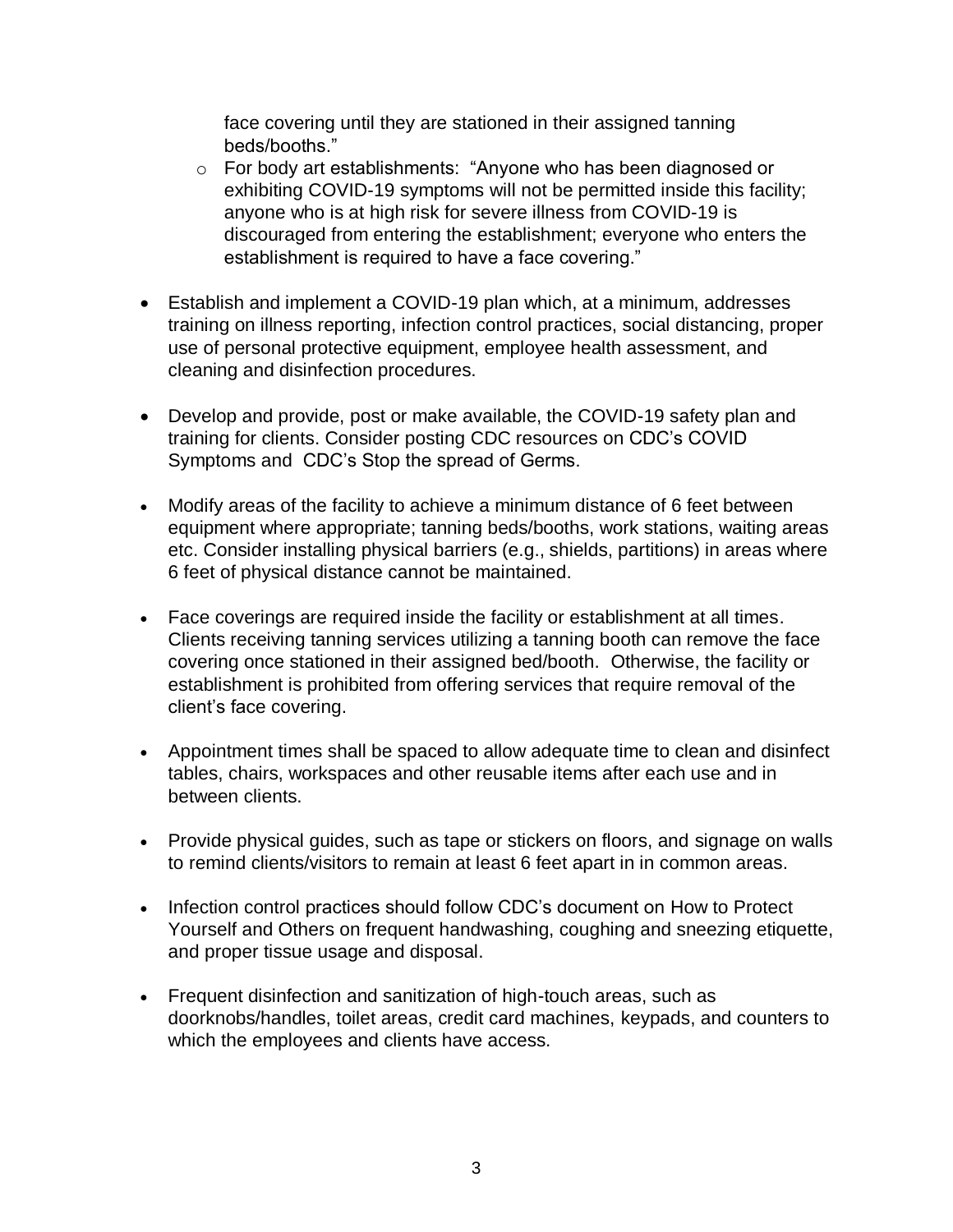- Provide sanitizing and disinfecting materials to staff, such as hand sanitizer and sanitizing wipes for hands and surface disinfecting wipes for environmental surfaces.
- Provide disposable wipes or paper towels so that a barrier can be placed between hands and commonly used surfaces.
- Remove all unnecessary items such as magazines, newspapers, product samples from the waiting area.
- Provide contactless/touchless payment options, wherever feasible.
- All tanning facilities and body art establishments shall provide hand sanitizing station(s) meeting CDC requirements for hand sanitizers, with 60% alcohol.
- Ensure clients in tanning facilities provide their own goggles or the facility must provide disposable goggles.
- 2. Facilities offering tanning or establishments providing body art services that are permitted to operate pursuant to Executive Order No. 154 (2020) must impose the following requirements on staff:
	- Conduct health surveillance assessments of staff when entering the facility, which includes at minimum prescreening for COVID-19 [symptoms](https://www.nj.gov/health/cd/documents/topics/NCOV/COVID-19_FactSheet.pdf) including a forehead temperature check or temperature check with a thermometer equipped with disposable covers. Anyone with a temperature exceeding 100.4°F or any other COVID-19 symptoms is immediately excluded. All thermometers shall be disinfected after each use.
	- All employees shall wash hands when entering the facility, and before and after each client service.
	- Dispose all single use items in a closed container after each client. All other reusable items shall be immediately cleaned and disinfected or placed in a closed container for laundering and disinfection after each use. All reusable linens and towel will be washed in soapy water and dry completely at the warmest temperature allowed, until they are hot to the touch.
	- Require all employees to wear face coverings when inside the facility and establishment and when in contact with clients. Body artists should change face covering between clients. (Consider use of face shield and/or goggles when in closer proximity with customers).
	- Follow COVID-19 operational plan regarding frequent cleaning and disinfection of frequently used and touched areas using only [EPA registered disinfectants.](https://www.epa.gov/pesticide-registration/list-n-disinfectants-use-against-sars-cov-2-covid-19)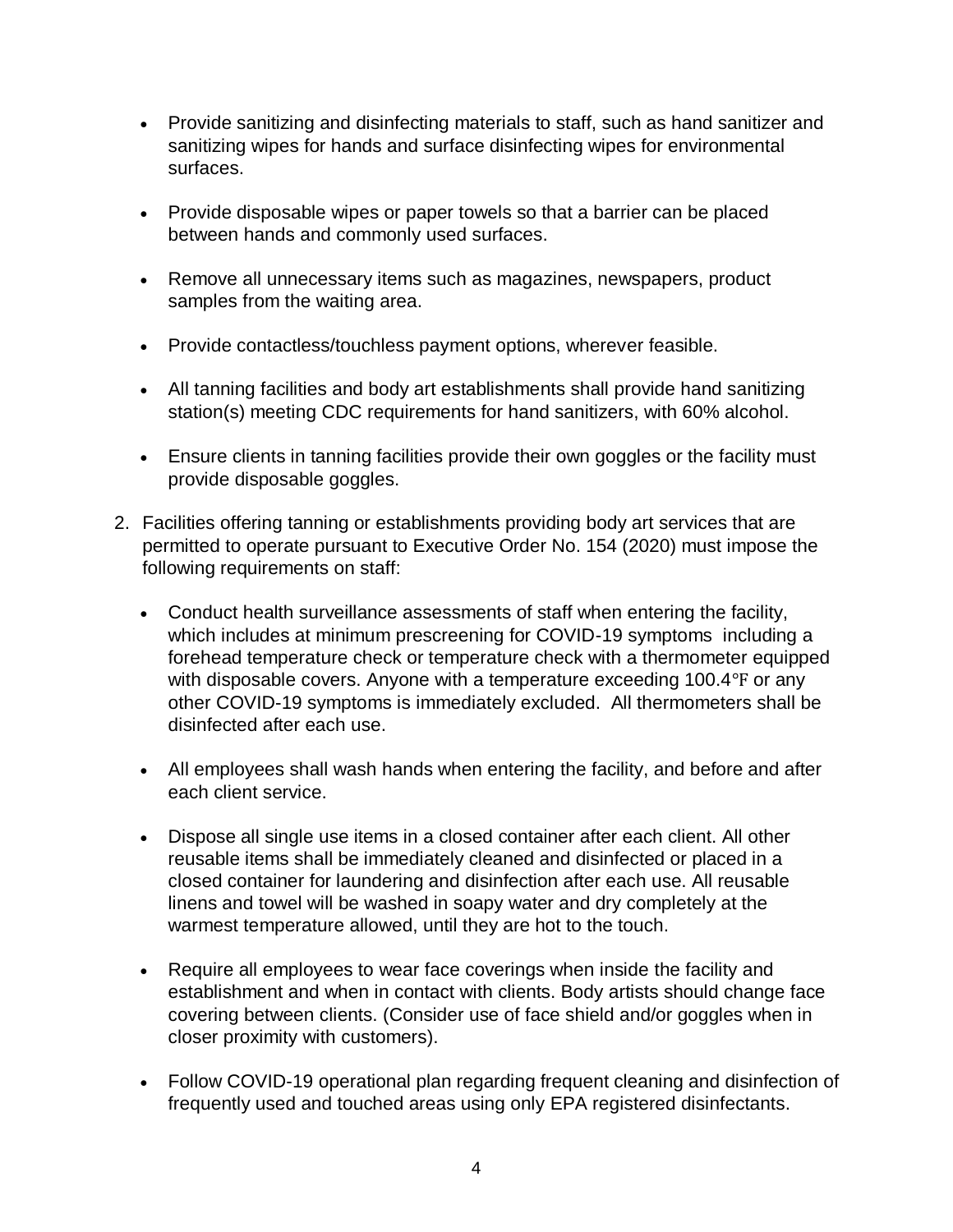- For tanning facilities, follow disinfectant guidelines according to sunlamp equipment manufacturer's directions to ensure compatible cleaning and disinfecting agents are used with required minimum contact times.
- 3. Facilities offering tanning or establishments offering body art services that are permitted to operate pursuant to Executive Order No. 154 (2020) must institute the following policies with respect to customers:
	- Appointments are required and walk in customers are prohibited to better control customer traffic/volume.
	- Consider recommending clients and legal guardians (or witnesses, as applicable for body art establishments) to wait in their cars or away from the facility if the waiting area cannot accommodate social distancing.
	- Clients, parents/guardians and visitors are required to wear a face covering when inside the facility or establishment unless a medical condition inhibits such usage or when the client is on/in their assigned tanning beds/booths.
	- Conduct health surveillance assessments of clients when entering the facility, which includes at minimum prescreening for COVID-19 [symptoms](https://www.nj.gov/health/cd/documents/topics/NCOV/COVID-19_FactSheet.pdf) including a forehead temperature check or temperature check with a thermometer equipped with disposable covers. Anyone with a temperature exceeding 100.4°F or any other COVID-19 symptoms is immediately excluded, and service will be denied at this time. All thermometers shall be disinfected after each use.
	- Encourage clients and visitors to wash and/or sanitize hands, utilize the hand sanitizing station(s) provided, and after handling any papers and documents**.**
	- Decline entry if a customer refuses to wear a face covering for non-medical reasons and if one cannot be provided**.**
	- For body art establishments, require customer/legal guardian to sign a consent form as per N.J.A.C. 8:27-4 with added acknowledgement of the potential risks associated with contracting COVID-19 from the establishment.